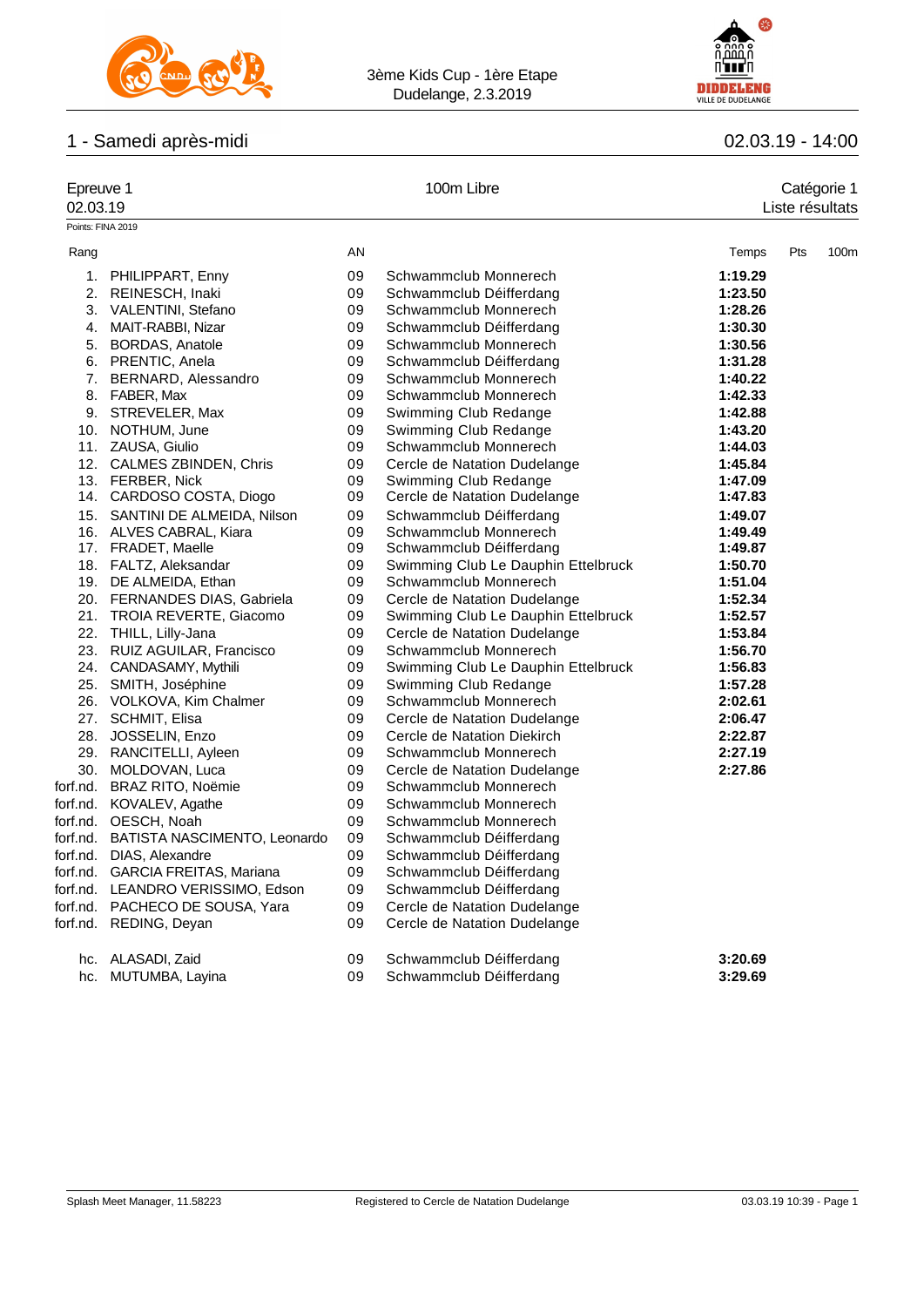



Points: FINA 2019

Epreuve 2 50m Battements Jambes 62.03.19

# Catégorie 2<br>Liste résultats

| Rang |                                          | AN |                                     | Temps   | Pts |
|------|------------------------------------------|----|-------------------------------------|---------|-----|
|      | 1. PRENTIC, Anel                         | 10 | Schwammclub Déifferdang             | 55.14   |     |
|      | 2. SANTOS DA SILVA ZORRINHO, Ricar10     |    | Schwammclub Monnerech               | 1:01.39 |     |
|      | 3. CARNEIRO, Vasco                       | 10 | Schwammclub Monnerech               | 1:01.59 |     |
|      | 4. THINNES, Liz                          | 10 | Schwammclub Monnerech               | 1:02.17 |     |
|      | 5. SASSI, Yanis                          | 10 | Cercle de Natation Dudelange        | 1:04.26 |     |
|      | 6. DONDELINGER, Eila                     | 10 | Swimming Club Le Dauphin Ettelbruck | 1:06.48 |     |
|      | 7. SCHEECK, Lennox                       | 10 | Swimming Club Redange               | 1:07.44 |     |
|      | 8. ADROVIC, Ajla                         | 10 | <b>Barracuda Esch Natation</b>      | 1:08.60 |     |
|      | 9. MORAVCIK, Peter Jan                   | 10 | Cercle de Natation Dudelange        | 1:09.66 |     |
|      | 10. ZANAROLI, Renzo                      | 10 | Cercle de Natation Dudelange        | 1:09.67 |     |
|      | 11. MARTINS TOMAS, Laiany                | 10 | Schwammclub Monnerech               | 1:09.68 |     |
|      | 12. CHIAIA, Vita                         | 10 | Schwammclub Monnerech               | 1:15.15 |     |
|      | 13. JANS, Milly                          | 10 | Swimming Club Le Dauphin Ettelbruck | 1:18.28 |     |
|      | 14. WIRION, Tunn                         | 10 | Cercle de Natation Dudelange        | 1:19.68 |     |
|      | 15. STAICU, Razvan                       | 10 | Swimming Club Le Dauphin Ettelbruck | 1:19.76 |     |
|      | 16. VOICU MARINHO, Cristiano             | 10 | <b>Barracuda Esch Natation</b>      | 1:21.15 |     |
|      | 17. WETZ, Oleg                           | 10 | Schwammclub Monnerech               | 1:21.39 |     |
|      | 18. LACHGAR, Lina                        | 10 | Cercle de Natation Diekirch         | 1:31.57 |     |
|      | 19. VICENTE TEIXEIRA, Iris               | 10 | Schwammclub Monnerech               | 1:36.02 |     |
|      | 20. KLOCKER, Matéo                       | 10 | Cercle de Natation Dudelange        | 1:36.63 |     |
|      | forf.nd. QUINTUS, Roman                  | 10 | Swimming Club Le Dauphin Ettelbruck |         |     |
|      | forf.nd. WEYLAND, Yann                   | 10 | Swimming Club Le Dauphin Ettelbruck |         |     |
|      | forf.nd. KOVALEV, Victoria               | 10 | Schwammclub Monnerech               |         |     |
|      | forf.nd. ARNOULD, Tom                    | 10 | Schwammclub Déifferdang             |         |     |
|      | forf.nd. SIMOES DA COSTA, Abigail Helena | 10 | Schwammclub Déifferdang             |         |     |
|      | forf.nd. SIVASHANKAR, Samyukta           | 10 | Schwammclub Déifferdang             |         |     |
|      | forf.nd. UGOLINI, Maé                    | 10 | Schwammclub Déifferdang             |         |     |
|      | forf.nd. BESCH, Elliot                   | 10 | Cercle de Natation Dudelange        |         |     |
|      | forf.nd. BINTENER, Zoe                   | 10 | Cercle de Natation Dudelange        |         |     |
|      | forf.nd. GUDENDORFF, Jake                | 10 | Cercle de Natation Dudelange        |         |     |
|      | forf.nd. ONOFRIO, Gabriel                | 10 | Cercle de Natation Dudelange        |         |     |
|      | forf.nd. PINTO DE LA CRUZ, Leandro       | 10 | Cercle de Natation Dudelange        |         |     |
|      | forf.nd. STENZEL SCHLECHTER, Fynn        | 10 | Cercle de Natation Dudelange        |         |     |
|      | forf.nd. SIVIPAUCAR, Jéremy              | 10 | Barracuda Esch Natation             |         |     |
|      | hc. VANOLI, Matteo                       | 10 | Schwammclub Monnerech               | 1:15.74 |     |
|      | hc. ANECITO, Helkiah Queen               | 10 | Schwammclub Déifferdang             | 1:16.30 |     |
|      | hc. EINRICK, Sarah                       | 10 | Cercle de Natation Dudelange        | 1:17.61 |     |
|      | hc. BALI, Ayanna                         | 10 | Cercle de Natation Dudelange        | 1:36.13 |     |
|      | hc. SISAY JEMERE, Kaleabe                | 10 | Schwammclub Déifferdang             | 1:38.97 |     |
|      |                                          |    |                                     |         |     |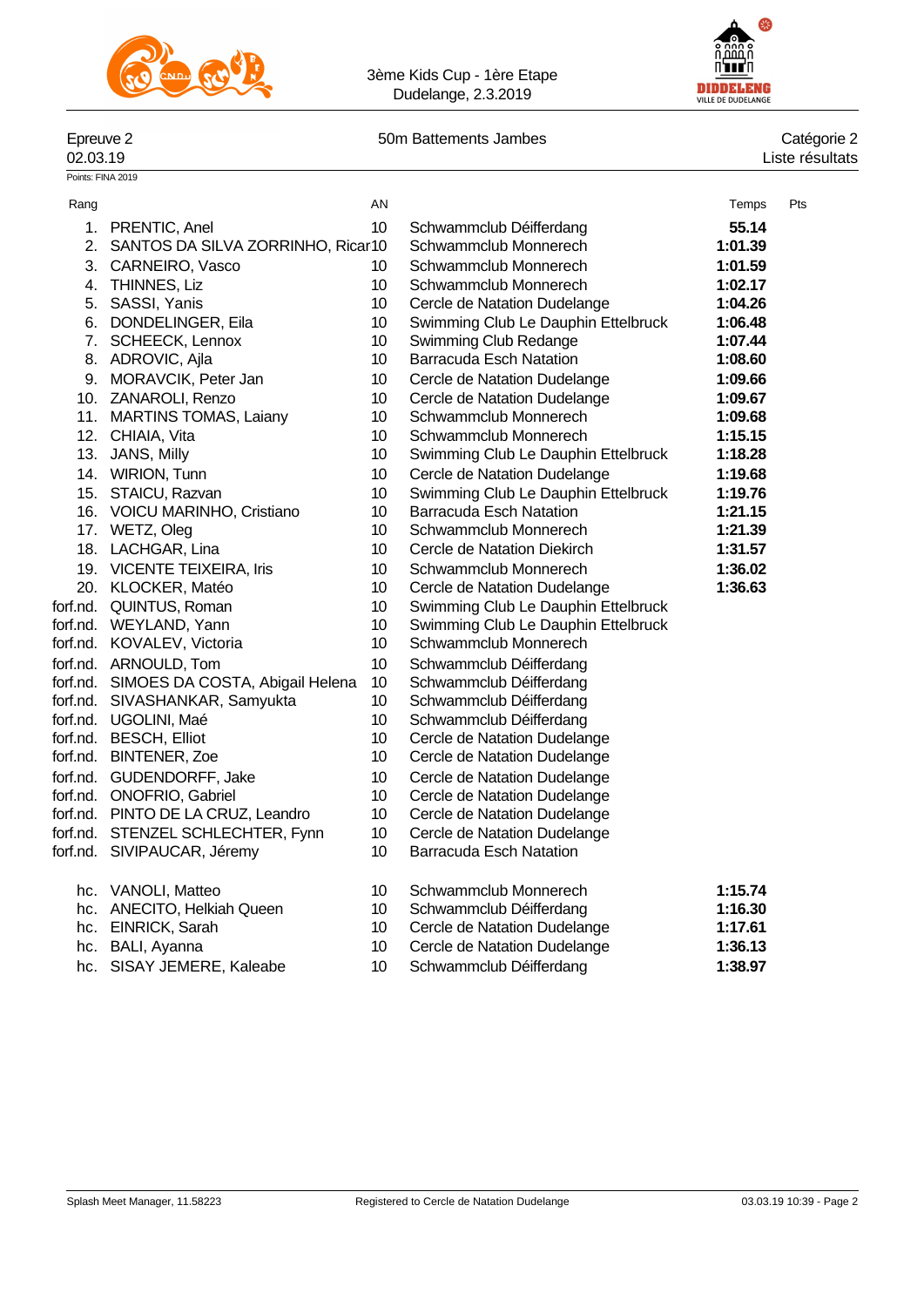



### Epreuve 3 25m Battements Jambes 2011 et plus jeunes

02.03.19 Liste résultats

Points: FINA 2019

#### Rang Roman and the Second Control of the AN Temps Pts and the Second Control of the Second Control of the Second Control of the Second Control of the Second Control of the Second Control of the Second Control of the Second

| Catégorie 3 |  |
|-------------|--|
|-------------|--|

|          | 1. RESL, Dana                              | 11              | Cercle de Natation Dudelange        | 25.31 |
|----------|--------------------------------------------|-----------------|-------------------------------------|-------|
|          | 2. WAGNER, Sandra                          | 11              | Cercle de Natation Dudelange        | 26.34 |
| 3.       | <b>TCHOUANSI, Louis-Maxime</b>             | 11              | Swimming Club Le Dauphin Ettelbruck | 26.50 |
| 4.       | SIMÃO NOGUEIRA, Francisco                  | 11              | Schwammclub Déifferdang             | 26.89 |
|          | 5. WESTER, Liam                            | 11              | Cercle de Natation Dudelange        | 27.73 |
|          | 6. HILBERT, Charles                        | 11              | Swimming Club Le Dauphin Ettelbruck | 29.50 |
|          | 7. RENOIR, Anna                            | 11              | Swimming Club Redange               | 30.95 |
|          | 8. BORGHESI, Luca                          | 11              | Schwammclub Monnerech               | 31.67 |
|          | 9. MATSCHKE, Léa                           | 11              | Barracuda Esch Natation             | 31.93 |
|          | 10. SINTINO, Samuele                       | 11              | Schwammclub Monnerech               | 32.06 |
|          | 11. NICO, Xavier-Alexandre                 | 11              | Schwammclub Déifferdang             | 32.73 |
|          | 12. NUNES FREITAS, Daniel                  | 11              | Schwammclub Monnerech               | 33.26 |
|          | GALLOTTI, Fabio                            | 11              | <b>Barracuda Esch Natation</b>      | 33.26 |
|          | 14. MONTERISI, Samuel Johann               | 11              | Schwammclub Monnerech               | 34.03 |
|          | 15. BORDAS, Oscar                          | 11              | Schwammclub Monnerech               | 34.13 |
|          | 16. HUSANOVIC, Nejla                       | 11              | Schwammclub Monnerech               | 34.86 |
|          | 17. BOUZIDI, Lina                          | 11              | Schwammclub Déifferdang             | 36.35 |
|          | 18. MENDES PACHECO, Gabriel                | 11              | Schwammclub Monnerech               | 36.58 |
|          | 19. KOROGLANOGLOU, Lenia                   | 11              | Schwammclub Monnerech               | 37.86 |
|          | 20. BARANDAO-BAKELE, Maéna                 | 11              | Schwammclub Monnerech               | 37.96 |
|          | 21. POPESCU, Alexandre-Christian           | 11              | Cercle de Natation Dudelange        | 40.36 |
|          | 22. MENDES, Zoé                            | 11              | Schwammclub Monnerech               | 41.36 |
|          | 23. GALLÉE, Léo                            | 11              | Barracuda Esch Natation             | 42.20 |
|          | 24. MARQUES MINISTRO, Maily                | 11              | <b>Barracuda Esch Natation</b>      | 46.86 |
|          | forf.nd. LOSCH, Lilly                      | 11              | Cercle de Natation Diekirch         |       |
|          | forf.nd. JEANPAUL, Julie                   | 11              | Schwammclub Monnerech               |       |
|          | forf.nd. SANTOS DA SILVA ZORRINHO, Gonç11) |                 | Schwammclub Monnerech               |       |
|          | forf.nd. TEIXEIRA, Cristiana               | 11              | Schwammclub Monnerech               |       |
|          | forf.nd. CABANEL, Sacha                    | 11              | Schwammclub Déifferdang             |       |
|          | forf.nd. KIRANE, Maissam                   | 11              | Schwammclub Déifferdang             |       |
| forf.nd. | UGOLINI, Mila                              | 11              | Schwammclub Déifferdang             |       |
|          | forf.nd. VINHAS, Loan                      | 11              | Cercle de Natation Dudelange        |       |
|          | Catégorie 4                                |                 |                                     |       |
|          | 1. MAES, Jill                              | 12 <sup>2</sup> | Swimming Club Le Dauphin Ettelbruck | 31.12 |
|          | 2. MEDDOURI, Firdaws                       | 12              | Cercle de Natation Dudelange        | 32.96 |

- 
- 
- 
- 
- 

- 3. ZATKO, Tamy 12 Cercle de Natation Dudelange **35.71** 4. ZAUSA, Tommaso 12 Schwammclub Monnerech **38.41** 5. PLETSCHETTE, Hugo 12 Swimming Club Le Dauphin Ettelbruck **39.86** 6. BERVAS-SCHUMACHER, Olivier 12 Swimming Club Le Dauphin Ettelbruck **40.50** 7. ANCORA, Matteo 12 Schwammclub Monnerech **45.97**
- forf.nd. JACOBY, Mick 12 Cercle de Natation Dudelange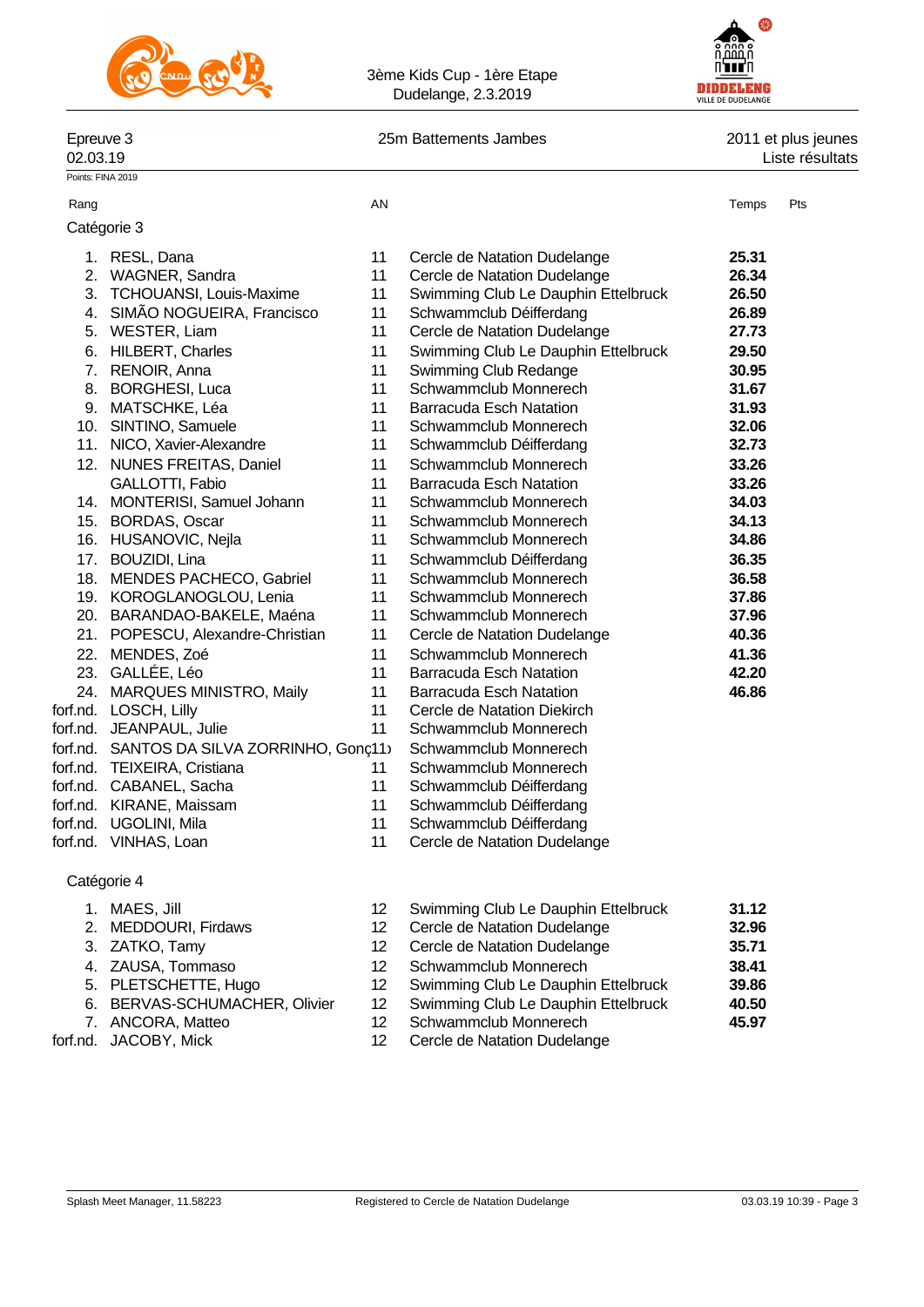

3ème Kids Cup - 1ère Etape Dudelange, 2.3.2019



### Epreuve 3, 25m Battements Jambes

### Catégorie 5

| 1. AUDOT, Clément     | 13              | Schwammclub Monnerech               | 40.10 |
|-----------------------|-----------------|-------------------------------------|-------|
| 2. HEVER, Lyel        | 13              | Barracuda Esch Natation             | 48.97 |
| 3. PHILIPPART, Sara   | 13              | Schwammclub Monnerech               | 54.21 |
| 4. PHILIPPART, Ella   | 13              | Schwammclub Monnerech               | 54.22 |
| forf.nd. LOSCH, Daan  | 13              | Cercle de Natation Diekirch         |       |
| hc. ALASADI, Joud     | 11              | Schwammclub Déifferdang             | 31.37 |
| hc. MENZIN, Gael      | 11              | Schwammclub Monnerech               | 34.06 |
| hc. HARTUNG, Joris    | 11              | Schwammclub Déifferdang             | 34.25 |
| hc. NIPPERTS, Alex    | 12              | Cercle de Natation Diekirch         | 35.00 |
| hc. BOUADEL, Camélia  | 11              | Cercle de Natation Diekirch         | 35.57 |
| hc. BERNARD, Isabella | 12              | Schwammclub Monnerech               | 36.03 |
| hc. ALAGIC, Leila     | 12 <sup>2</sup> | <b>Barracuda Esch Natation</b>      | 36.51 |
| hc. ELSEN, Lea        | 11              | Swimming Club Le Dauphin Ettelbruck | 36.55 |
| hc. JOSSELIN, Yuri    | 12              | Cercle de Natation Diekirch         | 37.62 |
|                       |                 |                                     |       |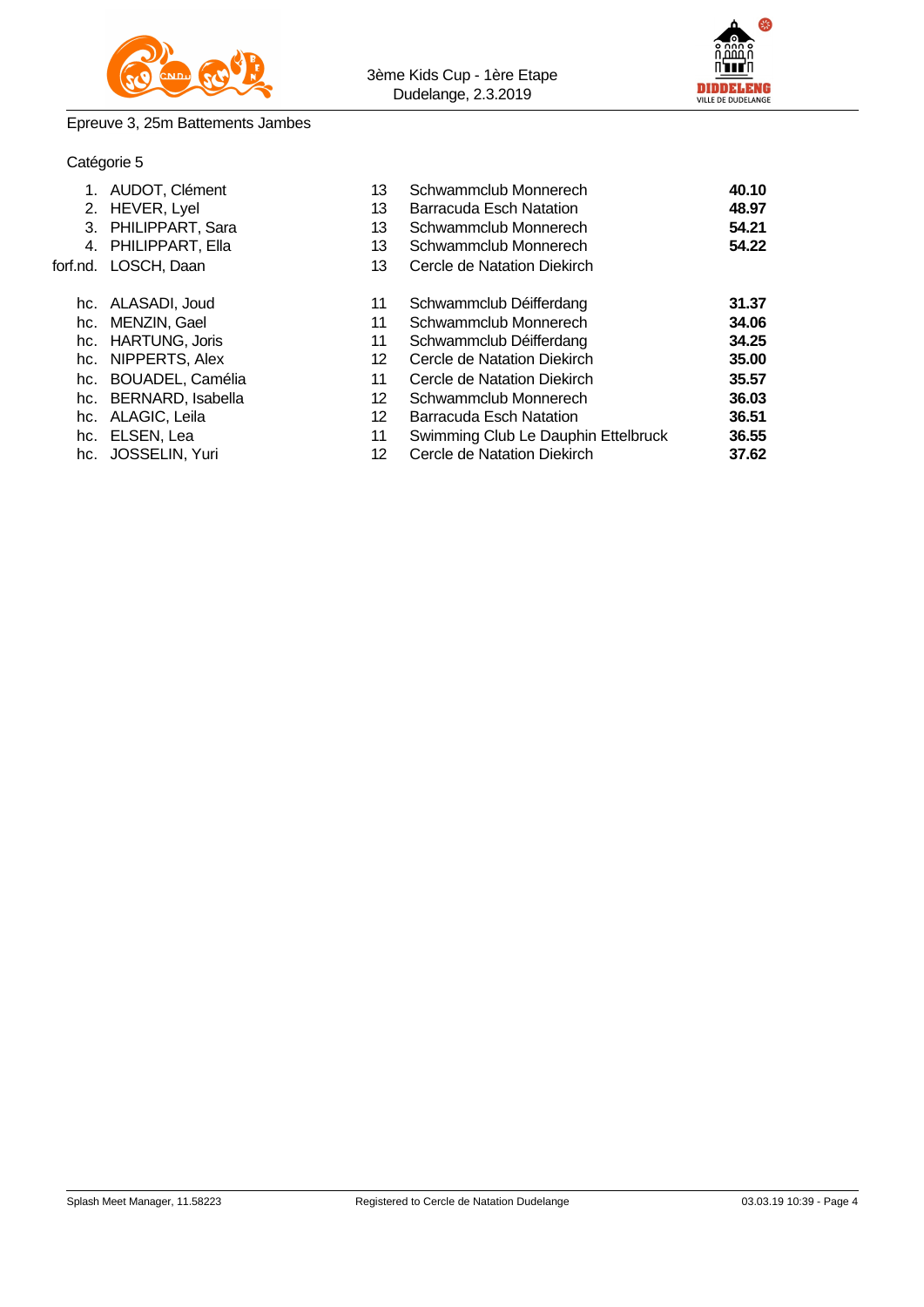

3ème Kids Cup - 1ère Etape Dudelange, 2.3.2019



## Epreuve 4 6000 50m Dos 50m Dos 60m Dos 60m Dos 60m Dos 60m Dos 60m Dos 60m Dos 60m Dos 60m Dos 60m Dos 60m Dos<br>C2.03.19 Liste résultats Liste résultats

|          | Points: FINA 2019                          |    |                                     |         |                |
|----------|--------------------------------------------|----|-------------------------------------|---------|----------------|
| Rang     |                                            | AN |                                     | Temps   | Pts            |
|          | Catégorie 1                                |    |                                     |         |                |
|          | 1. REINESCH, Inaki                         | 09 | Schwammclub Déifferdang             | 42.75   |                |
|          | 2. PHILIPPART, Enny                        | 09 | Schwammclub Monnerech               | 43.87   |                |
|          | 3. BORDAS, Anatole                         | 09 | Schwammclub Monnerech               | 45.43   |                |
|          | 4. VALENTINI, Stefano                      | 09 | Schwammclub Monnerech               | 46.54   |                |
|          | 5. PRENTIC, Anela                          | 09 | Schwammclub Déifferdang             | 48.08   |                |
|          | 6. MAIT-RABBI, Nizar                       | 09 | Schwammclub Déifferdang             | 49.40   |                |
|          | 7. BERNARD, Alessandro                     | 09 | Schwammclub Monnerech               | 50.49   |                |
|          | 8. FERBER, Nick                            | 09 | Swimming Club Redange               | 51.49   |                |
|          | 9. FRADET, Maelle                          | 09 | Schwammclub Déifferdang             | 53.66   |                |
|          | 10. ALVES CABRAL, Kiara                    | 09 | Schwammclub Monnerech               | 53.87   |                |
|          | 11. ZAUSA, Giulio                          | 09 | Schwammclub Monnerech               | 53.92   |                |
|          | 12. FALTZ, Aleksandar                      | 09 | Swimming Club Le Dauphin Ettelbruck | 55.23   |                |
|          | 13. CALMES ZBINDEN, Chris                  | 09 | Cercle de Natation Dudelange        | 55.72   |                |
|          | 14. TROIA REVERTE, Giacomo                 | 09 | Swimming Club Le Dauphin Ettelbruck | 56.37   |                |
|          | VOLKOVA, Kim Chalmer                       | 09 | Schwammclub Monnerech               | 56.37   |                |
|          | 16. SANTINI DE ALMEIDA, Nilson             | 09 | Schwammclub Déifferdang             | 56.51   |                |
|          | 17. NOTHUM, June                           | 09 | Swimming Club Redange               | 56.70   |                |
|          | 18. FERNANDES DIAS, Gabriela               | 09 | Cercle de Natation Dudelange        | 57.07   |                |
|          | 19. STREVELER, Max                         | 09 | Swimming Club Redange               | 58.51   |                |
|          | 20. RUIZ AGUILAR, Francisco                | 09 | Schwammclub Monnerech               | 59.84   |                |
|          | 21. FABER, Max                             | 09 | Schwammclub Monnerech               | 1:00.22 |                |
|          | 22. THILL, Lilly-Jana                      | 09 | Cercle de Natation Dudelange        | 1:00.56 |                |
|          | 23. SMITH, Joséphine                       | 09 | Swimming Club Redange               | 1:03.39 |                |
|          | 24. CANDASAMY, Mythili                     | 09 | Swimming Club Le Dauphin Ettelbruck | 1:05.39 |                |
|          | 25. JOSSELIN, Enzo                         | 09 | Cercle de Natation Diekirch         | 1:06.91 |                |
|          | 26. RANCITELLI, Ayleen                     | 09 | Schwammclub Monnerech               | 1:08.44 |                |
|          | 27. MOLDOVAN, Luca                         | 09 | Cercle de Natation Dudelange        | 1:09.22 |                |
|          | 28. CARDOSO COSTA, Diogo<br>$DQ + 10$ sec. | 09 | Cercle de Natation Dudelange        | 1:10.20 | D <sub>6</sub> |
|          | 29. DE ALMEIDA, Ethan                      | 09 | Schwammclub Monnerech               | 1:15.28 | G <sub>2</sub> |
|          | $DQ + 10$ sec.                             |    |                                     |         |                |
|          | 30. SCHMIT, Elisa                          | 09 | Cercle de Natation Dudelange        | 1:16.87 | D <sub>3</sub> |
|          | $DQ + 10$ sec.                             |    |                                     |         |                |
| forf.nd. | <b>BRAZ RITO, Noëmie</b>                   | 09 | Schwammclub Monnerech               |         |                |
| forf.nd. | KOVALEV, Agathe                            | 09 | Schwammclub Monnerech               |         |                |
| forf.nd. | OESCH, Noah                                | 09 | Schwammclub Monnerech               |         |                |
| forf.nd. | BATISTA NASCIMENTO, Leonardo               | 09 | Schwammclub Déifferdang             |         |                |
| forf.nd. | DIAS, Alexandre                            | 09 | Schwammclub Déifferdang             |         |                |
| forf.nd. | <b>GARCIA FREITAS, Mariana</b>             | 09 | Schwammclub Déifferdang             |         |                |
| forf.nd. | LEANDRO VERISSIMO, Edson                   | 09 | Schwammclub Déifferdang             |         |                |
| forf.nd. | PACHECO DE SOUSA, Yara                     | 09 | Cercle de Natation Dudelange        |         |                |
| forf.nd. | REDING, Deyan                              | 09 | Cercle de Natation Dudelange        |         |                |
|          |                                            |    |                                     |         |                |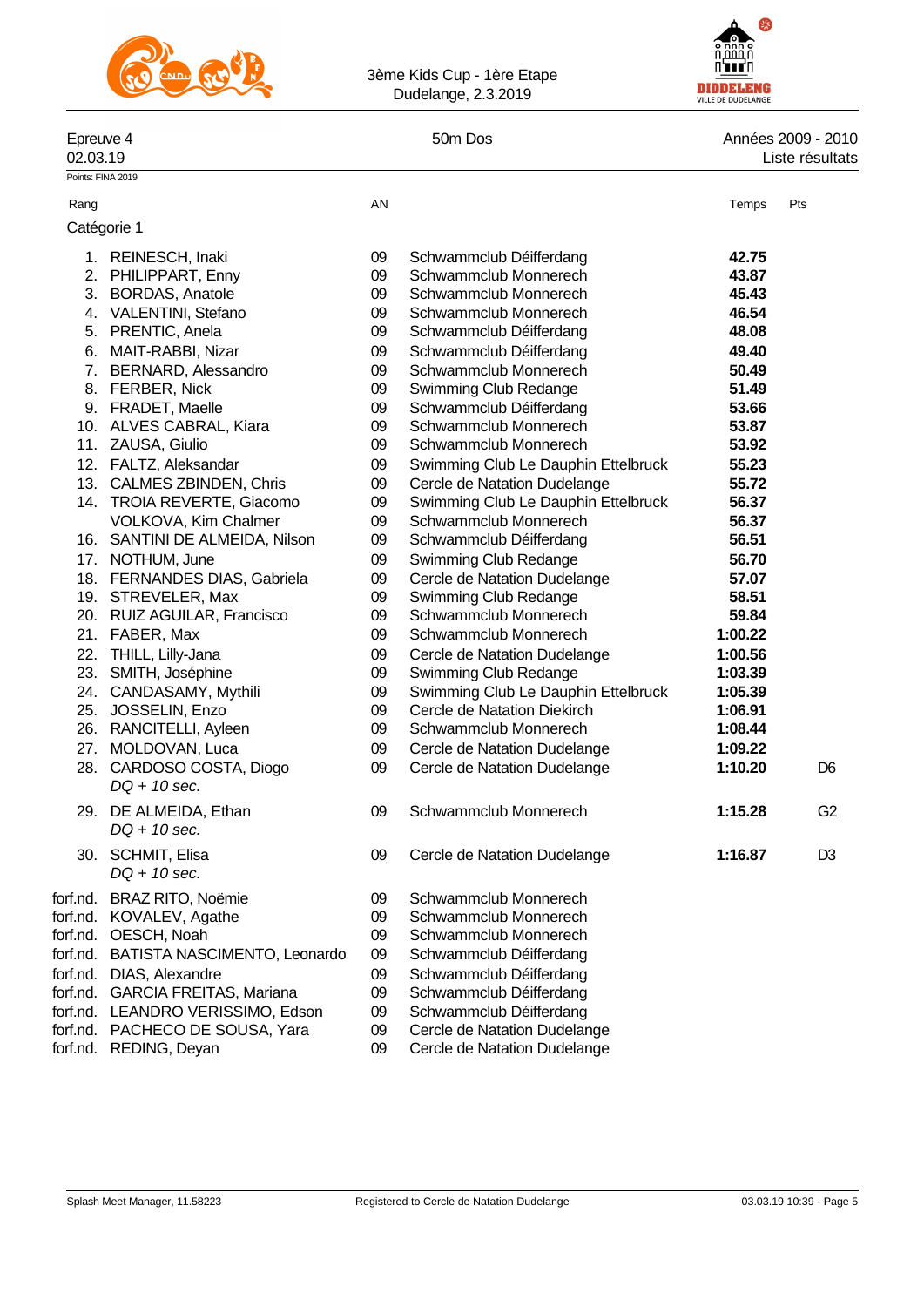

## Epreuve 4, 50m Dos

Catégorie 2



| 1. CARNEIRO, Vasco<br>2. PRENTIC, Anel<br>3. SCHEECK, Lennox | 10<br>10<br>10 <sup>°</sup> | Schwammclub Monnerech<br>Schwammclub Déifferdang<br>Swimming Club Redange | 48.96<br>51.54<br>55.74 |                |
|--------------------------------------------------------------|-----------------------------|---------------------------------------------------------------------------|-------------------------|----------------|
| 4. SASSI, Yanis                                              | 10                          | Cercle de Natation Dudelange                                              | 57.39                   |                |
| 5. ZANAROLI, Renzo                                           | 10 <sup>°</sup>             | Cercle de Natation Dudelange                                              | 1:01.41                 |                |
| 6. WIRION, Tunn                                              | 10                          | Cercle de Natation Dudelange                                              | 1:02.25                 |                |
| 7. DONDELINGER, Eila                                         | 10                          | Swimming Club Le Dauphin Ettelbruck                                       | 1:02.50                 |                |
| 8. WETZ, Oleg                                                | 10                          | Schwammclub Monnerech                                                     | 1:05.25                 |                |
| 9. VOICU MARINHO, Cristiano                                  | 10                          | <b>Barracuda Esch Natation</b>                                            | 1:06.17                 |                |
| 10. JANS, Milly                                              | 10                          | Swimming Club Le Dauphin Ettelbruck                                       | 1:06.84                 |                |
| 11. KLOCKER, Matéo                                           | 10                          | Cercle de Natation Dudelange                                              | 1:11.02                 |                |
| 12. STAICU, Razvan<br>$DQ + 10$ sec.                         | 10                          | Swimming Club Le Dauphin Ettelbruck                                       | 1:11.74                 | D <sub>8</sub> |
| 13. ADROVIC, Ajla                                            | 10                          | <b>Barracuda Esch Natation</b>                                            | 1:13.44                 |                |
| 14. MARTINS TOMAS, Laiany                                    | 10                          | Schwammclub Monnerech                                                     | 1:15.92                 |                |
| 15. SANTOS DA SILVA ZORRINHO, Ricar10<br>$DQ + 10$ sec.      |                             | Schwammclub Monnerech                                                     | 1:17.94                 | D <sub>9</sub> |
| 16. CHIAIA, Vita                                             | 10                          | Schwammclub Monnerech                                                     | 1:18.74                 |                |
| 17. MORAVCIK, Peter Jan<br>$DQ + 10$ sec.                    | 10                          | Cercle de Natation Dudelange                                              | 1:19.01                 | D3             |
| 18. LACHGAR, Lina                                            | 10                          | Cercle de Natation Diekirch                                               | 1:19.22                 |                |
| 19. THINNES, Liz<br>$DQ + 10$ sec.                           | 10                          | Schwammclub Monnerech                                                     | 1:21.50                 | D <sub>6</sub> |
| 20. VICENTE TEIXEIRA, Iris                                   | 10                          | Schwammclub Monnerech                                                     | 1:38.26                 |                |
| forf.nd. QUINTUS, Roman                                      | 10                          | Swimming Club Le Dauphin Ettelbruck                                       |                         |                |
| forf.nd. WEYLAND, Yann                                       | 10                          | Swimming Club Le Dauphin Ettelbruck                                       |                         |                |
| forf.nd. KOVALEV, Victoria                                   | 10                          | Schwammclub Monnerech                                                     |                         |                |
| forf.nd. ARNOULD, Tom                                        | 10                          | Schwammclub Déifferdang                                                   |                         |                |
| forf.nd. SIMOES DA COSTA, Abigail Helena                     | 10                          | Schwammclub Déifferdang                                                   |                         |                |
| forf.nd. SIVASHANKAR, Samyukta                               | 10                          | Schwammclub Déifferdang                                                   |                         |                |
| forf.nd. UGOLINI, Maé                                        | 10 <sup>°</sup>             | Schwammclub Déifferdang                                                   |                         |                |
| forf.nd. BESCH, Elliot                                       | 10 <sup>°</sup>             | Cercle de Natation Dudelange                                              |                         |                |
| forf.nd. BINTENER, Zoe                                       | 10 <sup>°</sup>             | Cercle de Natation Dudelange                                              |                         |                |
| forf.nd. GUDENDORFF, Jake                                    | 10                          | Cercle de Natation Dudelange                                              |                         |                |
| forf.nd. ONOFRIO, Gabriel                                    | 10                          | Cercle de Natation Dudelange                                              |                         |                |
| forf.nd. PINTO DE LA CRUZ, Leandro                           | 10 <sup>1</sup>             | Cercle de Natation Dudelange                                              |                         |                |
| forf.nd. STENZEL SCHLECHTER, Fynn                            | 10                          | Cercle de Natation Dudelange                                              |                         |                |
| forf.nd. SIVIPAUCAR, Jéremy                                  | 10                          | <b>Barracuda Esch Natation</b>                                            |                         |                |
| hc. VANOLI, Matteo                                           | 10 <sup>°</sup>             | Schwammclub Monnerech                                                     | 57.48                   |                |
| hc. EINRICK, Sarah                                           | 10 <sup>°</sup>             | Cercle de Natation Dudelange                                              | 1:05.81                 |                |
| hc. BALI, Ayanna                                             | 10                          | Cercle de Natation Dudelange                                              | 1:11.97                 |                |
| hc. SISAY JEMERE, Kaleabe<br>$DQ + 10$ sec.                  | 10                          | Schwammclub Déifferdang                                                   | 1:15.26                 | D3             |
| hc. MUTUMBA, Layina<br>$DQ + 10$ sec.                        | 09                          | Schwammclub Déifferdang                                                   | 1:24.32                 | D3             |
| hc. ALASADI, Zaid<br>$DQ + 10$ sec.                          | 09                          | Schwammclub Déifferdang                                                   | 1:29.88                 | D8             |
| hc. ANECITO, Helkiah Queen<br>DQ + 10 sec.                   | 10                          | Schwammclub Déifferdang                                                   | 1:53.03                 | D8             |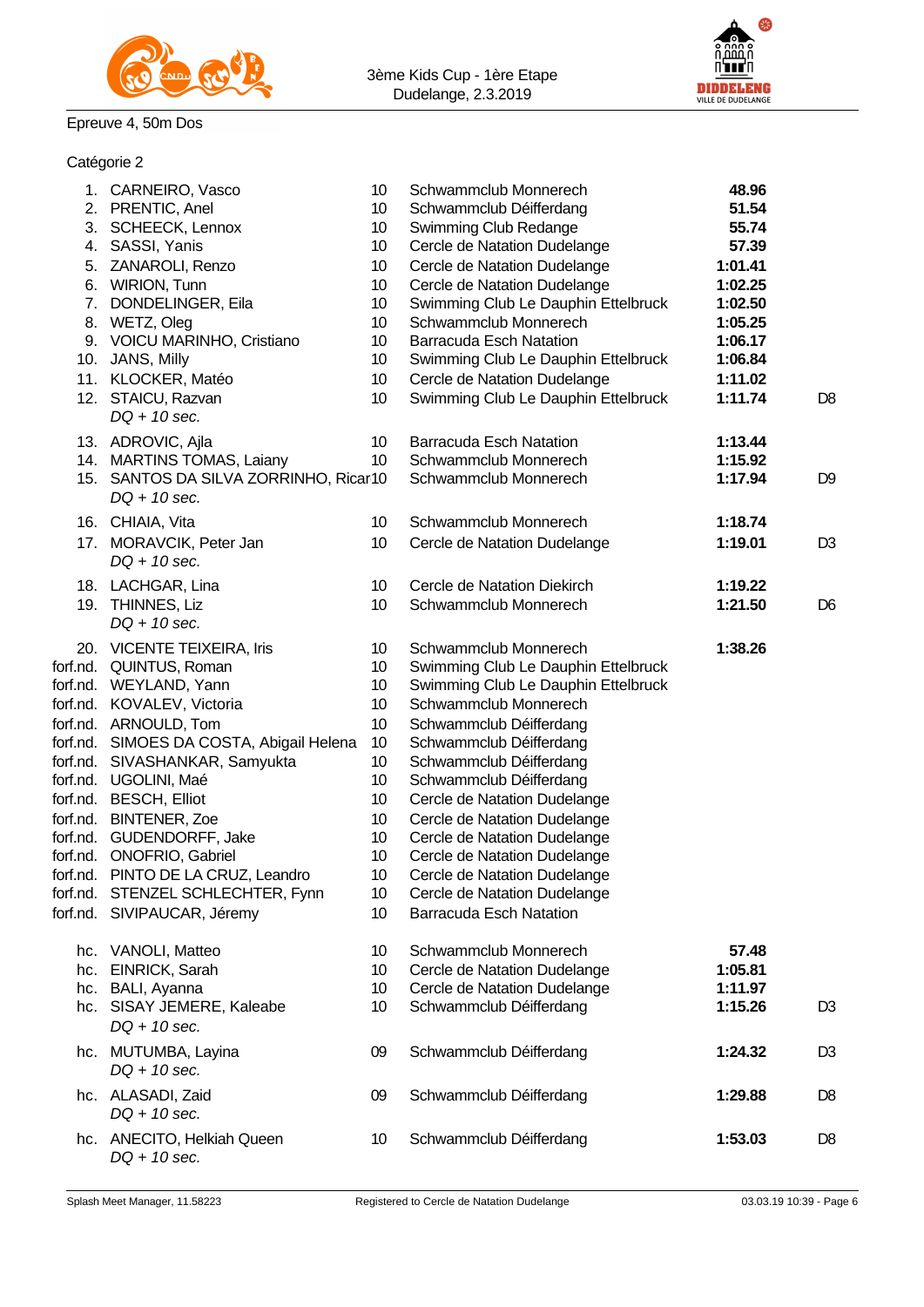



# Epreuve 5 25m Brasse Bras - Battements Jambes<br>02.03.19

Points: FINA 2019

| Epreuve 5 | 25m Brasse Bras - Battements Jambes | Catégorie 3     |
|-----------|-------------------------------------|-----------------|
| 02.03.19  |                                     | Liste résultats |

| Rang     |                                                   | AN |                                     | Temps | Pts        |
|----------|---------------------------------------------------|----|-------------------------------------|-------|------------|
| 1.       | RESL, Dana                                        | 11 | Cercle de Natation Dudelange        | 25.02 |            |
|          | 2. WAGNER, Sandra                                 | 11 | Cercle de Natation Dudelange        | 27.66 |            |
|          | 3. SIMÃO NOGUEIRA, Francisco                      | 11 | Schwammclub Déifferdang             | 32.07 |            |
|          | 4. BORDAS, Oscar                                  | 11 | Schwammclub Monnerech               | 32.64 |            |
|          | 5. BORGHESI, Luca                                 | 11 | Schwammclub Monnerech               | 33.70 |            |
|          | 6. RENOIR, Anna                                   | 11 | Swimming Club Redange               | 34.14 |            |
|          | 7. HILBERT, Charles                               | 11 | Swimming Club Le Dauphin Ettelbruck | 35.63 |            |
|          | 8. NICO, Xavier-Alexandre                         | 11 | Schwammclub Déifferdang             | 35.84 |            |
|          | 9. TCHOUANSI, Louis-Maxime                        | 11 | Swimming Club Le Dauphin Ettelbruck | 36.03 |            |
|          | 10. MONTERISI, Samuel Johann<br>$DQ + 5$ sec.     | 11 | Schwammclub Monnerech               | 38.72 | B14        |
|          | 11. WESTER, Liam<br>$DQ + 5$ sec.                 | 11 | Cercle de Natation Dudelange        | 39.22 | B14        |
|          | 12. MENDES, Zoé                                   | 11 | Schwammclub Monnerech               | 39.98 |            |
|          | 13. GALLOTTI, Fabio                               | 11 | <b>Barracuda Esch Natation</b>      | 40.36 |            |
|          | 14. KOROGLANOGLOU, Lenia                          | 11 | Schwammclub Monnerech               | 40.39 |            |
|          | 15. MATSCHKE, Léa                                 | 11 | <b>Barracuda Esch Natation</b>      | 40.75 |            |
|          | 16. BARANDAO-BAKELE, Maéna                        | 11 | Schwammclub Monnerech               | 41.68 |            |
|          | 17. HUSANOVIC, Nejla                              | 11 | Schwammclub Monnerech               | 44.11 |            |
|          | 18. MENDES PACHECO, Gabriel                       | 11 | Schwammclub Monnerech               | 44.16 |            |
|          | 19. SINTINO, Samuele                              | 11 | Schwammclub Monnerech               | 46.89 |            |
|          | 20. POPESCU, Alexandre-Christian<br>$DQ + 5$ sec. | 11 | Cercle de Natation Dudelange        | 47.95 | <b>B14</b> |
|          | 21. GALLÉE, Léo                                   | 11 | <b>Barracuda Esch Natation</b>      | 49.07 |            |
|          | 22. MARQUES MINISTRO, Maily<br>$DQ + 5$ sec.      | 11 | <b>Barracuda Esch Natation</b>      | 49.54 | <b>B14</b> |
|          | forf.nd. LOSCH, Lilly                             | 11 | Cercle de Natation Diekirch         |       |            |
|          | forf.nd. JEANPAUL, Julie                          | 11 | Schwammclub Monnerech               |       |            |
|          | forf.nd. NUNES FREITAS, Daniel                    | 11 | Schwammclub Monnerech               |       |            |
|          | forf.nd. SANTOS DA SILVA ZORRINHO, Gonç11)        |    | Schwammclub Monnerech               |       |            |
|          | forf.nd. TEIXEIRA, Cristiana                      | 11 | Schwammclub Monnerech               |       |            |
|          | forf.nd. CABANEL, Sacha                           | 11 | Schwammclub Déifferdang             |       |            |
|          | forf.nd. KIRANE, Maissam                          | 11 | Schwammclub Déifferdang             |       |            |
| forf.nd. | UGOLINI, Mila                                     | 11 | Schwammclub Déifferdang             |       |            |
|          | forf.nd. VINHAS, Loan                             | 11 | Cercle de Natation Dudelange        |       |            |
|          | abandon BOUZIDI, Lina                             | 11 | Schwammclub Déifferdang             |       |            |
|          | hc. BOUADEL, Camélia                              | 11 | Cercle de Natation Diekirch         | 39.76 |            |
|          | hc. ALASADI, Joud                                 | 11 | Schwammclub Déifferdang             | 42.92 | B14        |
|          | $DQ + 5$ sec.                                     |    |                                     |       |            |
|          | hc. HARTUNG, Joris                                | 11 | Schwammclub Déifferdang             | 45.02 | <b>B14</b> |
|          | $DQ + 5$ sec.                                     |    |                                     |       |            |
|          | hc. ELSEN, Lea                                    | 11 | Swimming Club Le Dauphin Ettelbruck | 45.44 |            |
|          | hc. MENZIN, Gael                                  | 11 | Schwammclub Monnerech               | 55.95 | <b>B14</b> |
|          | $DQ + 5$ sec.                                     |    |                                     |       |            |